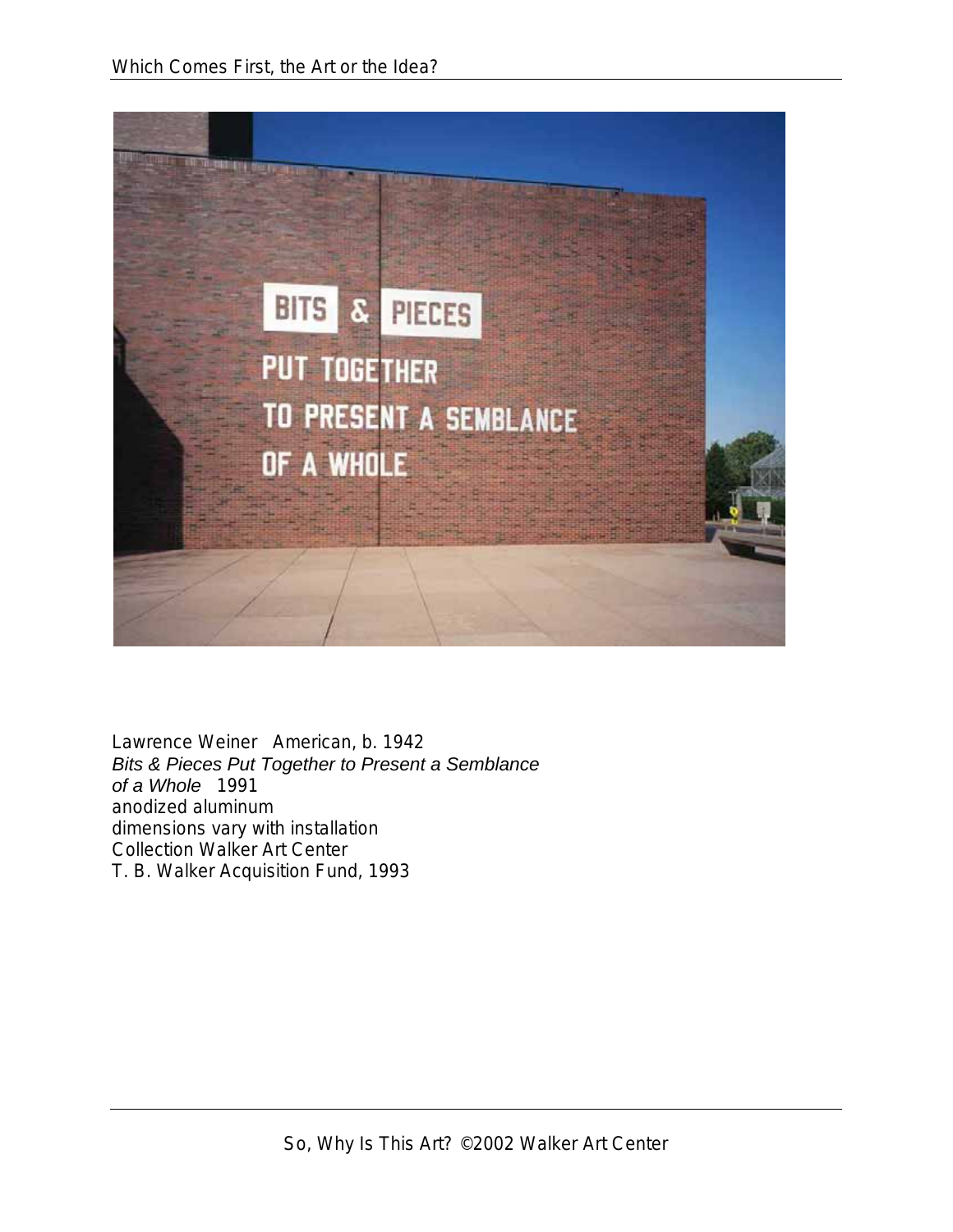Lawrence Weiner, *Bits & Pieces Put Together to Present a Semblance of a Whole* 1991

"Without language, there is no art." —Lawrence Weiner

Conceptual artist Lawrence Weiner began his career as a painter in 1960, but by 1967 he shifted to creating primarily text-based works. He believes that words, rather than images in paintings or sculptures, provide the viewer with a wide range of interpretations that are available to anyone, unlike traditional art objects inside museums. Weiner's belief in this democratic power of words and the importance of inexpensive public distribution of art has also led him to design and produce many posters.

Many of his texts describe processes that could be associated with artistic practices. *Bits & Pieces Put Together to Present a Semblance of a Whole* could refer to brush strokes that make up a painting or clay that is assembled into a sculpture, among other interpretations. To make this piece, Weiner sketched out his idea for the text and sent it to the Walker Art Center's Design Department. The artist then worked with the designers create to a typeface similar to his sketch. A metal-cutting factory in Iowa fabricated the letters, including the exact spacing of words that Weiner drew in the sketch, and the work was installed on the side of the Walker building by a local sign company. Although Weiner worked closely with the Walker designers during the construction of this artwork, he allows the "owner" of his works to determine the placement, material, and other aesthetic decisions specific to each installation site.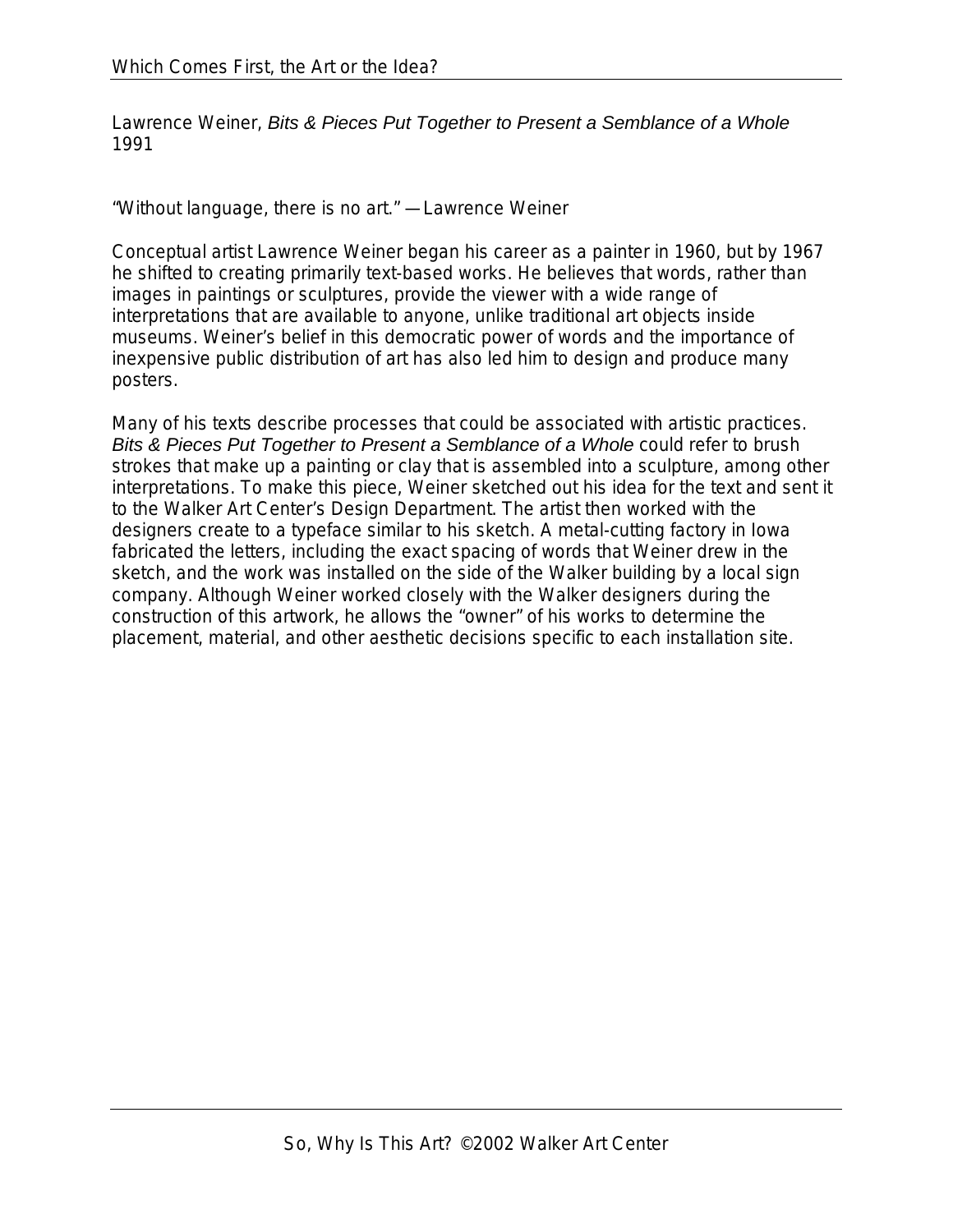

Sol LeWitt American, b. 1928 *X with Columns* 1996 cinder block, concrete 14 x 26 x 26 ft. (168 x 312 x 312 in.) Collection Walker Art Center Partial gift of the artist with funds provided by the Judy and Kenneth Dayton Garden Fund; materials provided by Anchor Block Company, 1996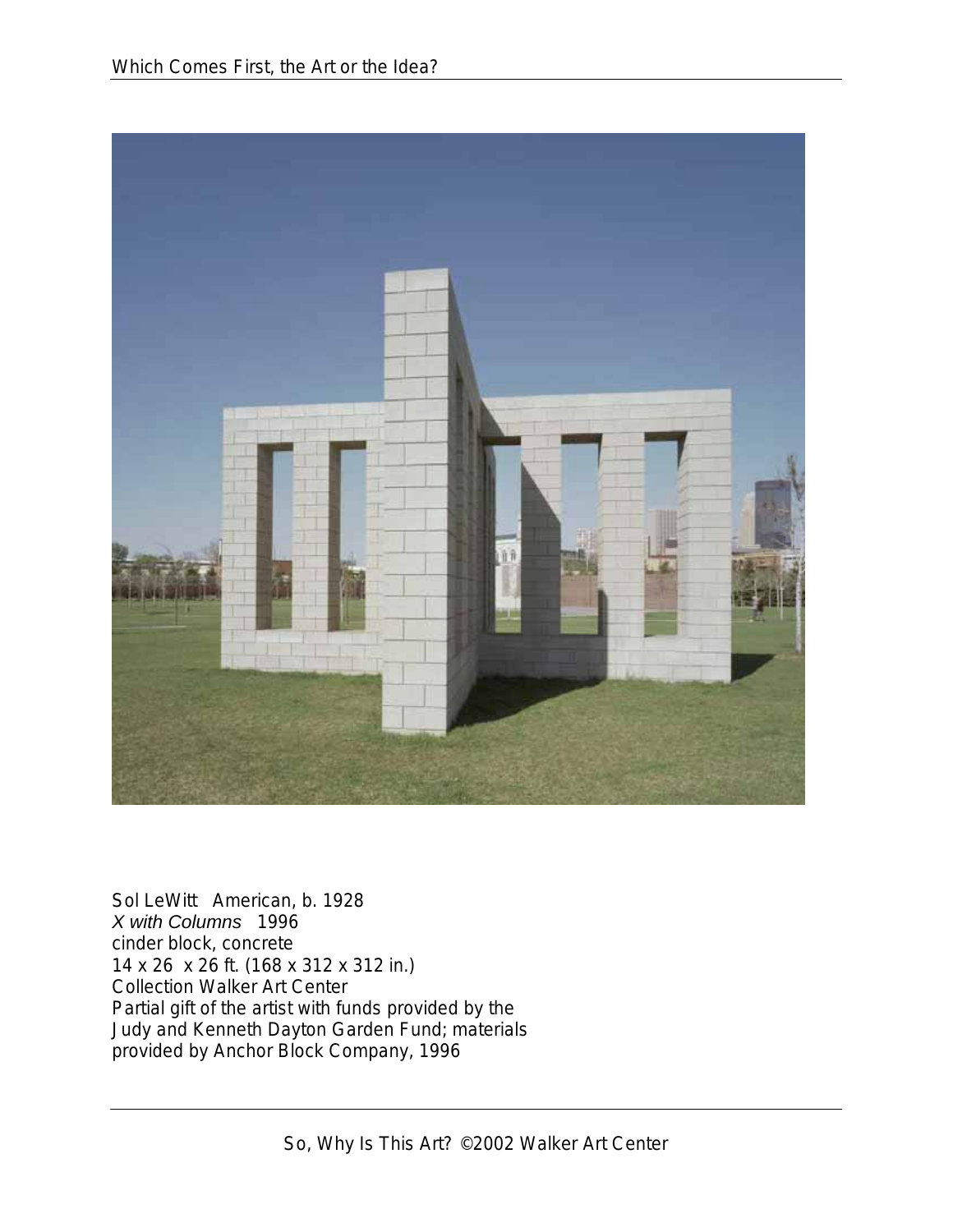Sol LeWitt, *X with Columns* 1996

"What the work of art looks like isn't too important. It has to look like something, if it has physical form. No matter what form it may finally have, it must begin with an idea." —Sol LeWitt, 1967

Well known since 1960s for his sculptures, graphics, and wall drawings, Sol LeWitt has been a major force in the artistic movement known as Conceptualism. Concepts or ideas are the basic materials of LeWitt's art, which often exist as a set of detailed instructions. In "Conceptual Art," he explains, "the idea or concept is the most important aspect of the work. When an artist uses a conceptual form of art, it means that all of the planning and decisions are made beforehand and the execution is a perfunctory affair." After the artist develops a concept, a team of artisans fabricate the artwork by following a specified plan. In *X with Columns*, as in a number of his other works, LeWitt uses geometric forms and neutral materials—cinder blocks and concrete. The artist says that he was attracted to this unlikely medium "because it was a totally 'non-art' one" with no historical associations. The low-tech masonry process lends itself to the basic geometric shapes he favors.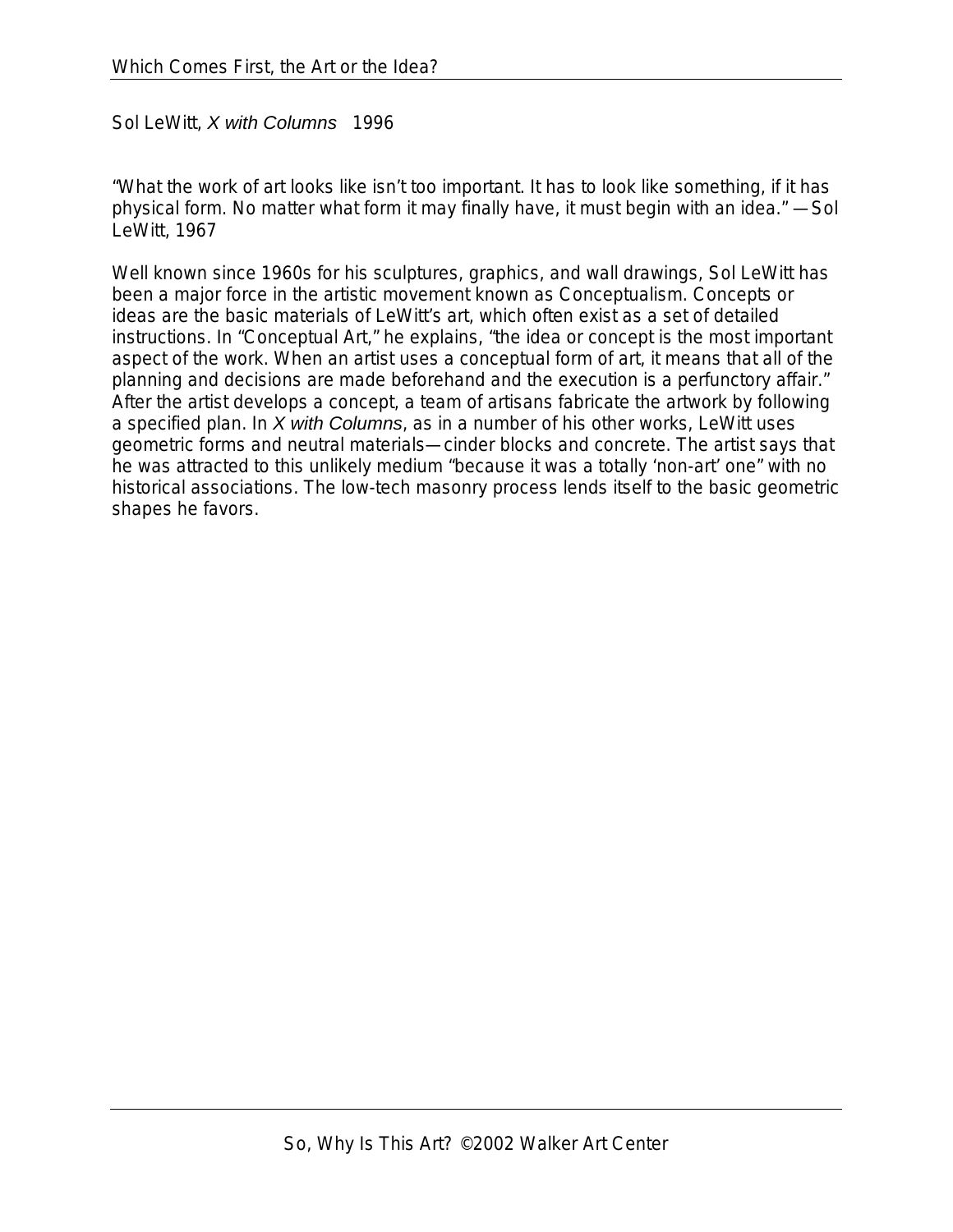

On Kawara American, b. 1932 *TODAY series* 1989 (detail) acrylic on canvas 10 1/8 x 105 x 1 7/8 in. overall Collection Walker Art Center T. B. Walker Acquisition Fund, 1991